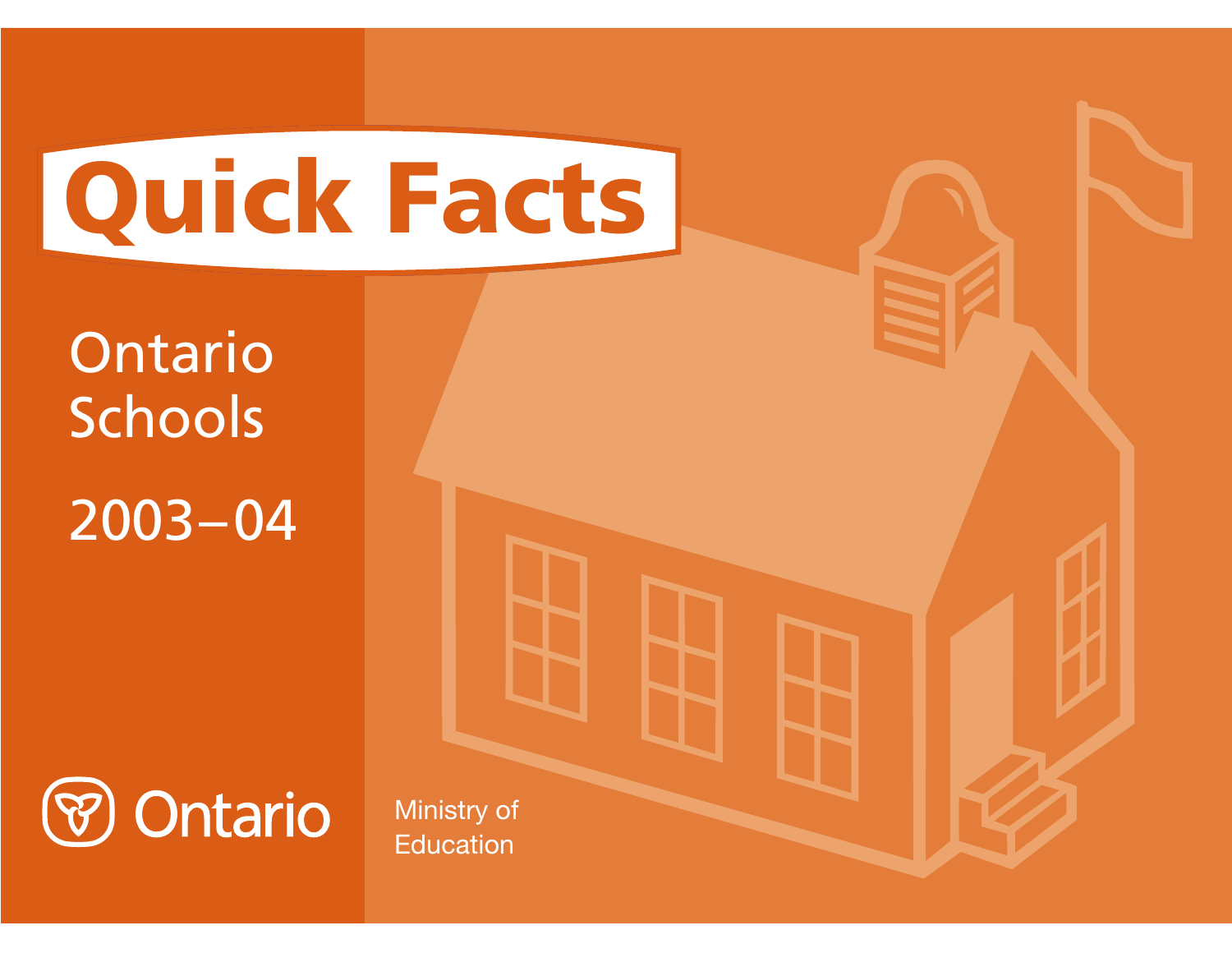The following information is based on 2003–04 data reported by schools, district school boards, and school authorities. Unless otherwise specified, the information refers to Ontario's publicly funded elementary and secondary schools.

|                               | <b>Elementary</b> | <b>Secondary</b> | <b>Total</b>  |
|-------------------------------|-------------------|------------------|---------------|
| <b>Public Schools</b>         |                   |                  |               |
| Male                          | 499 956           | 255 034          | 754 990       |
| Female                        | 470 402           | 230 490          | 700 892       |
| <b>Total</b>                  | 970 358           | 485 524          | 1 455 882     |
| <b>Roman Catholic Schools</b> |                   |                  |               |
| Male                          | 239 872           | 101 098          | 340 970       |
| Female                        | 232 749           | 100 141          | 332 890       |
| <b>Total</b>                  | 472 621           | 201 239          | 673 860       |
| <b>All Schools</b>            |                   |                  |               |
| Male                          | 739 828           | 356 132          | 1 095 960     |
| Female                        | 703 151           | 330 631          | 1 033 782     |
| <b>Total</b>                  | 1 442 979         | 686 763          | 2 1 2 9 7 4 2 |

## **Enrolment, 2003–04** \*

\*Excludes students in Provincial Schools and in care, treatment, and correctional facilities.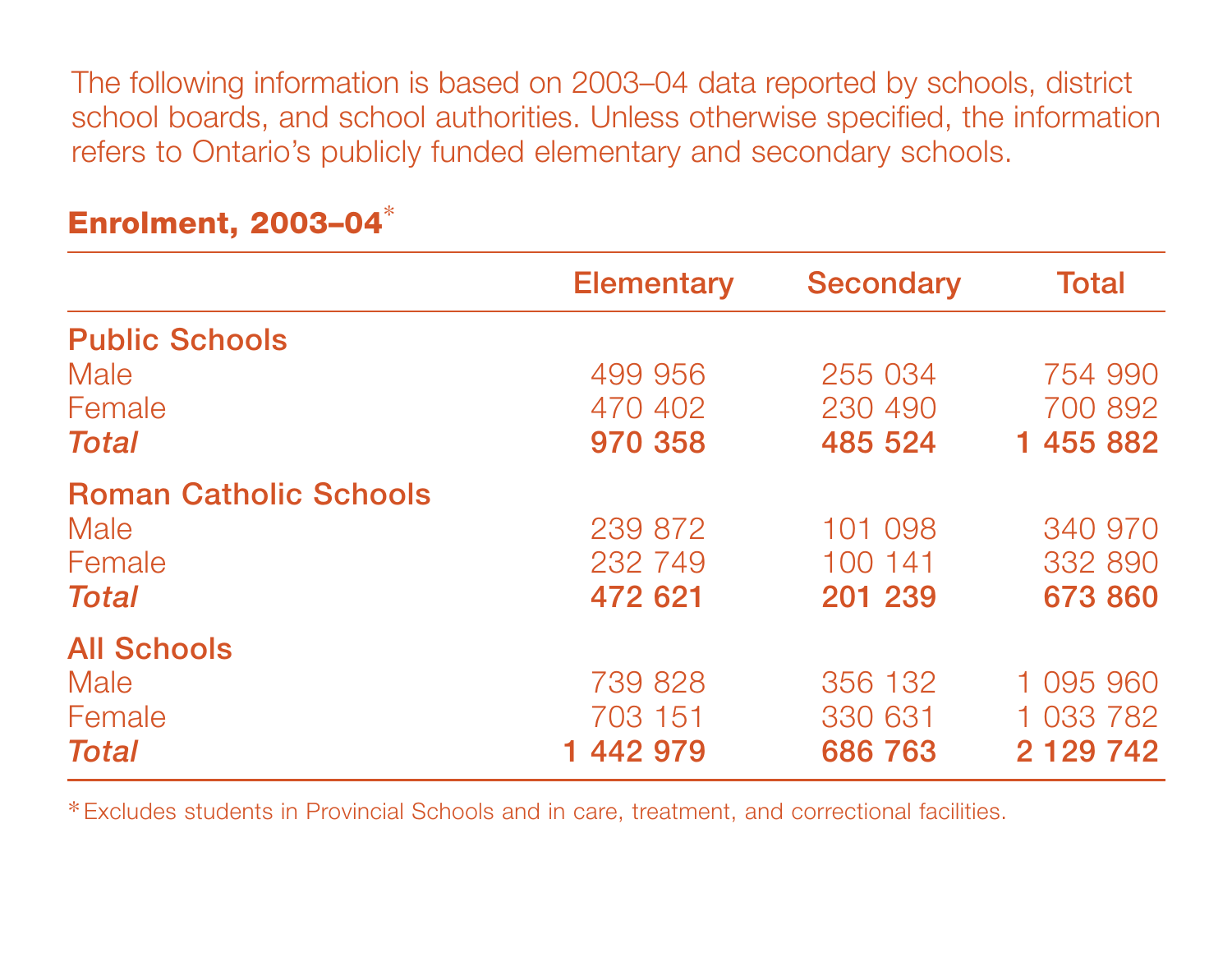#### **Teachers and Administrators in Schools – Full-Time Equivalent (FTE), 2003–04** \*

|                                                                       | <b>Elementary</b>                  | <b>Secondary</b>                 | <b>Total</b>                         |
|-----------------------------------------------------------------------|------------------------------------|----------------------------------|--------------------------------------|
| <b>Teachers and Administrators (FTE)</b>                              |                                    |                                  |                                      |
| <b>Public School Boards</b><br>Male<br>Female                         | 10 979.64<br>40 112,00             | 14 078.64<br>15 666.12           | 25 058.28<br>55 778.12               |
| <b>Roman Catholic School Boards</b><br>Male<br>Female<br><b>Total</b> | 5 183.76<br>20 280.84<br>76 556.24 | 6 388.16<br>6716.08<br>42 849,00 | 11 571.92<br>26 996.92<br>119 405.24 |
| <b>Positions Held</b>                                                 |                                    |                                  |                                      |
| Principals and vice-principals<br>Percentage female                   | 5 281.84<br>60.9%                  | 1 887.72<br>44.2%                | 7 169.56<br>56.5%                    |
| Department heads<br>Percentage female                                 | 284.76<br>70.8%                    | 7 128.48<br>47.0%                | 7413.24<br>47.9%                     |
| Classroom and other teachers<br>Percentage female                     | 70 989.64<br>80.3%                 | 33 832.80<br>53.8%               | 104 822.44<br>71.7%                  |

\*Data are not comparable with those published in Quick Facts prior to 2000–01 owing to a change in methodology: data now represent the computed FTE of active full- and part-time teachers and administrators *excluding those on leave*, rather than headcounts of full-time staff *including those on leave*. Data exclude teachers and administrators in Provincial Schools and care, treatment, and correctional facilities.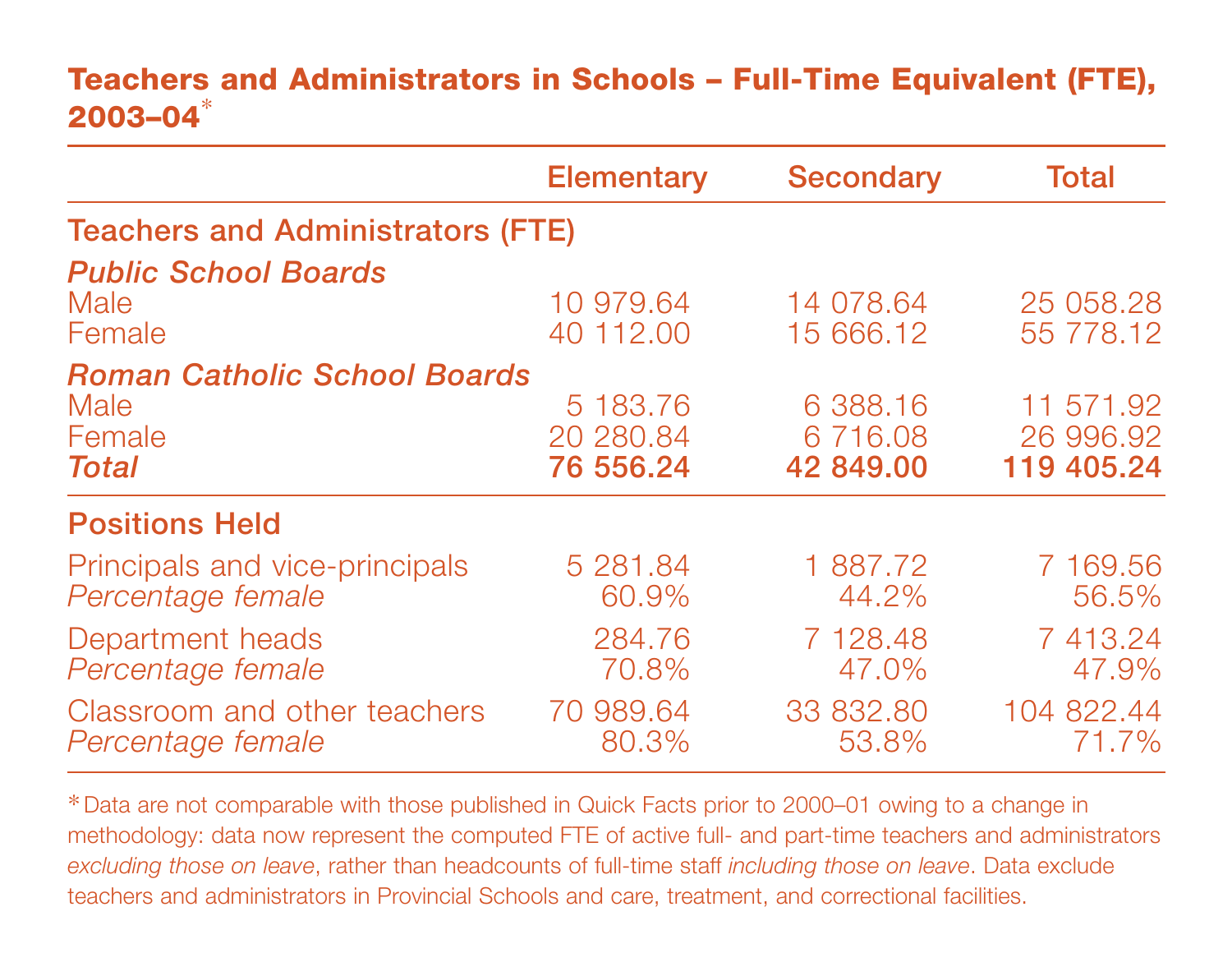# **Number of Schools, 1993–94 and 1999–2000 to 2003–04** \*

|                       | 1993-94 | 1999-2000 | $2000 - 01$ | $2001 - 02$ | 2002-03 | 2003-04 |
|-----------------------|---------|-----------|-------------|-------------|---------|---------|
| <b>Elementary</b>     |         |           |             |             |         |         |
| <b>Public</b>         | 2617    | 2 577     | 2 5 7 3     | 2 5 8 2     | 2 5 8 8 | 2 601   |
| Roman Catholic        | 1 354   | 1 393     | 1 390       | 1 3 8 7     | 1 383   | 1 389   |
| Total                 | 3 9 7 1 | 3 9 7 0   | 3 9 6 3     | 3 9 6 9     | 3 9 7 1 | 3 9 9 0 |
| <b>Secondary</b>      |         |           |             |             |         |         |
| Public                | 593     | 596       | 601         | 604         | 606     | 605     |
| Roman Catholic        | 206     | 224       | 229         | 235         | 242     | 248     |
| Total                 | 799     | 820       | 830         | 839         | 848     | 853     |
| <b>Total</b>          |         |           |             |             |         |         |
| <b>Public</b>         | 3 2 1 0 | 3 7 1 3   | 3 1 7 4     | 3 1 8 6     | 3 1 9 4 | 3 2 0 6 |
| <b>Roman Catholic</b> | 1 560   | 1 617     | 1 6 1 9     | 1 622       | 1 625   | 1 637   |
| Total                 | 4 7 7 0 | 4 790     | 4 7 9 3     | 4 808       | 4819    | 4 8 4 3 |

\*Excludes Provincial Schools and care, treatment, and correctional facilities.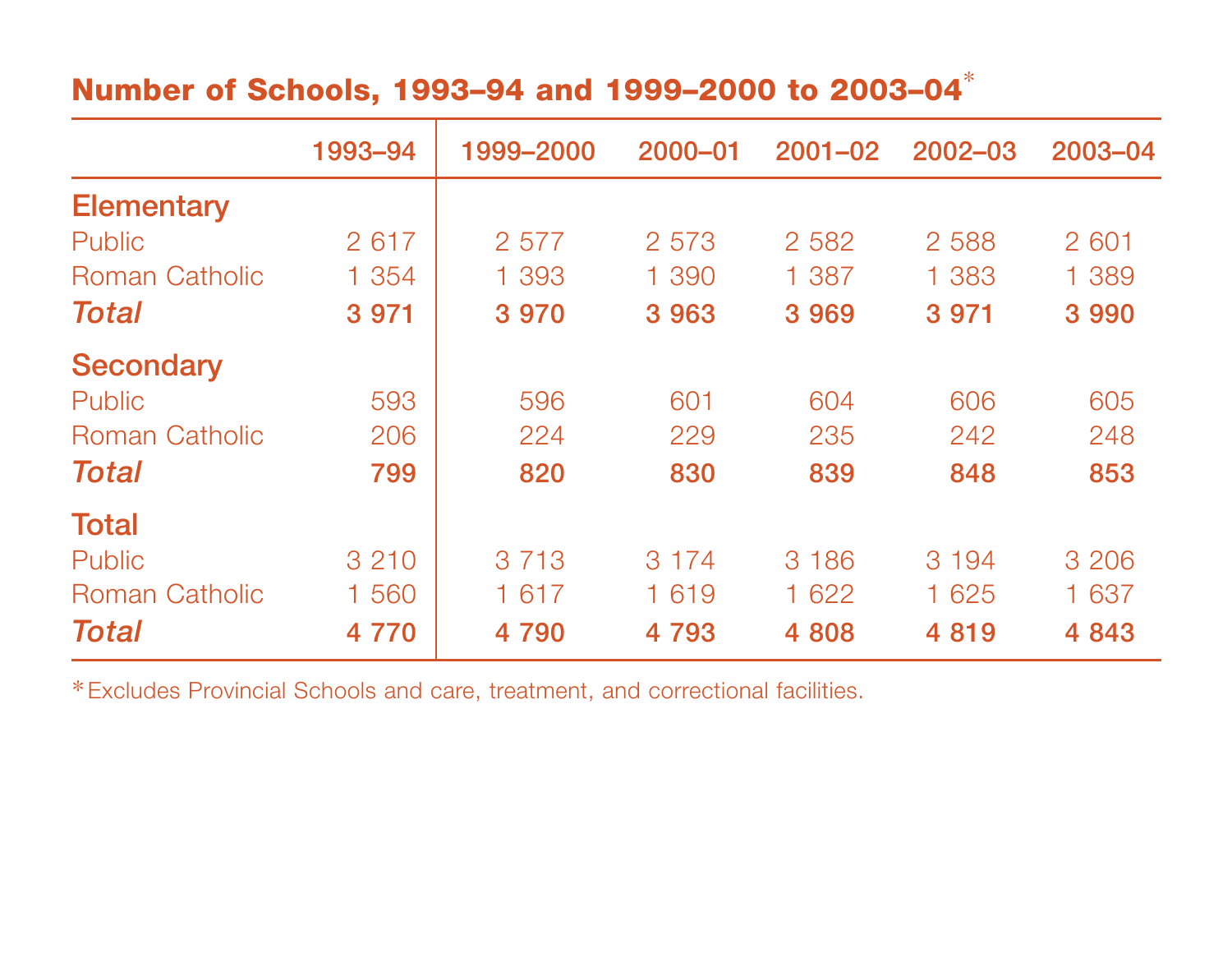### **Enrolment by Grade in Elementary Schools, 2003–04** \*

| Grade          | <b>Public Schools</b> | Roman<br><b>Catholic Schools</b> | <b>Total</b> |
|----------------|-----------------------|----------------------------------|--------------|
|                |                       |                                  |              |
| <b>JK</b>      | 77 003                | 38 535                           | 115 538      |
| K              | 87 324                | 42 194                           | 129 518      |
|                | 93 511                | 44 519                           | 138 030      |
| $\overline{2}$ | 95 622                | 46 896                           | 142 518      |
| 3              | 99 981                | 49 214                           | 149 195      |
| $\overline{4}$ | 101 068               | 49 673                           | 150 741      |
| 5              | 100 769               | 50 251                           | 151 020      |
| 6              | 103 796               | 51 018                           | 154 814      |
|                | 104 341               | 50 002                           | 154 343      |
| 8              | 106 943               | 50 319                           | 157 262      |
| Total          | 970 358               | 472 621                          | 1 442 979    |

\*Excludes students in Provincial Schools and in care, treatment, and correctional facilities.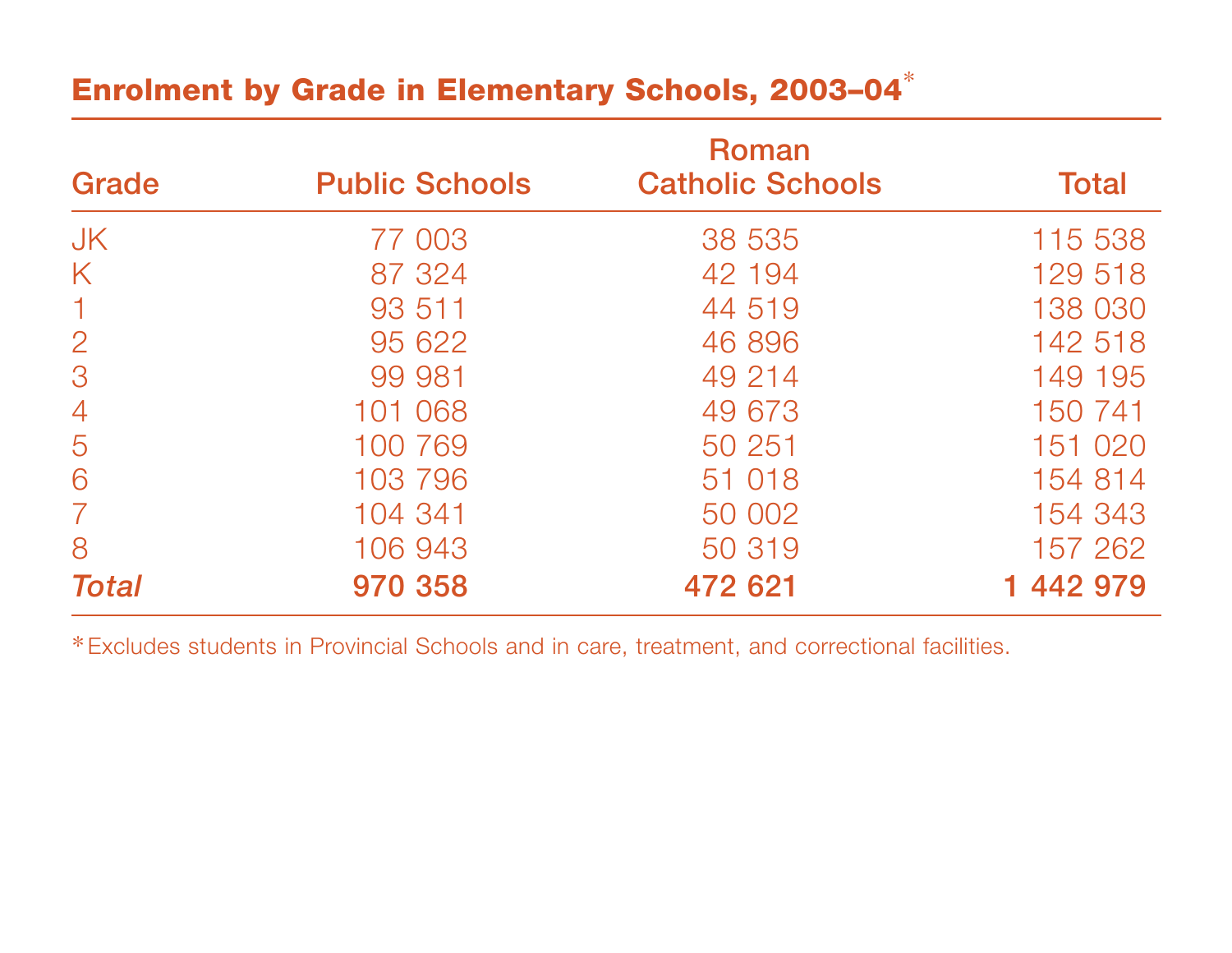#### **Elementary and Secondary School Enrolment, 1993–94 and 1999–2000 to 2003–04** \*

|                       | 1993-94   | 1999-2000 | 2000-01       | $2001 - 02$ | 2002-03   | 2003-04              |
|-----------------------|-----------|-----------|---------------|-------------|-----------|----------------------|
| <b>Elementary</b>     |           |           |               |             |           |                      |
| <b>Public</b>         | 882 780   | 953 694   | 958 489       | 971 030     | 974 854   | 970 358              |
| Roman Catholic        | 444 058   | 473 664   | 476 256       | 477 240     | 476 287   | 472 621              |
| <b>Total</b>          | 1 326 838 | 1 427 358 | 1 434 745     | 1 448 270   | 1 451 141 | 1 442 979            |
| <b>Secondary</b>      |           |           |               |             |           |                      |
| Public                | 537 258   | 507 595   | 508 041       | 509 063     | 505 508   | 485 524              |
| Roman Catholic        | 171 153   | 196 673   | 200 813       | 205 775     | 208 291   | 201 239              |
| Total                 | 708 411   | 704 268   | 708 854       | 714 838     | 713 799   | 686 763              |
| <b>Total</b>          |           |           |               |             |           |                      |
| Public                | 1 420 038 | 1 461 289 | 466 530<br>1. | 1 480 093   | 480 362   | 455 882<br>$\vert$ 1 |
| <b>Roman Catholic</b> | 615 211   | 670 337   | 677 069       | 683 015     | 684 578   | 673 860              |
| Total                 | 2 035 249 | 2 131 626 | 2 143 599     | 2 163 108   | 2 164 940 | 2 1 2 9 7 4 2        |

\*Excludes students in Provincial Schools and in care, treatment, and correctional facilities.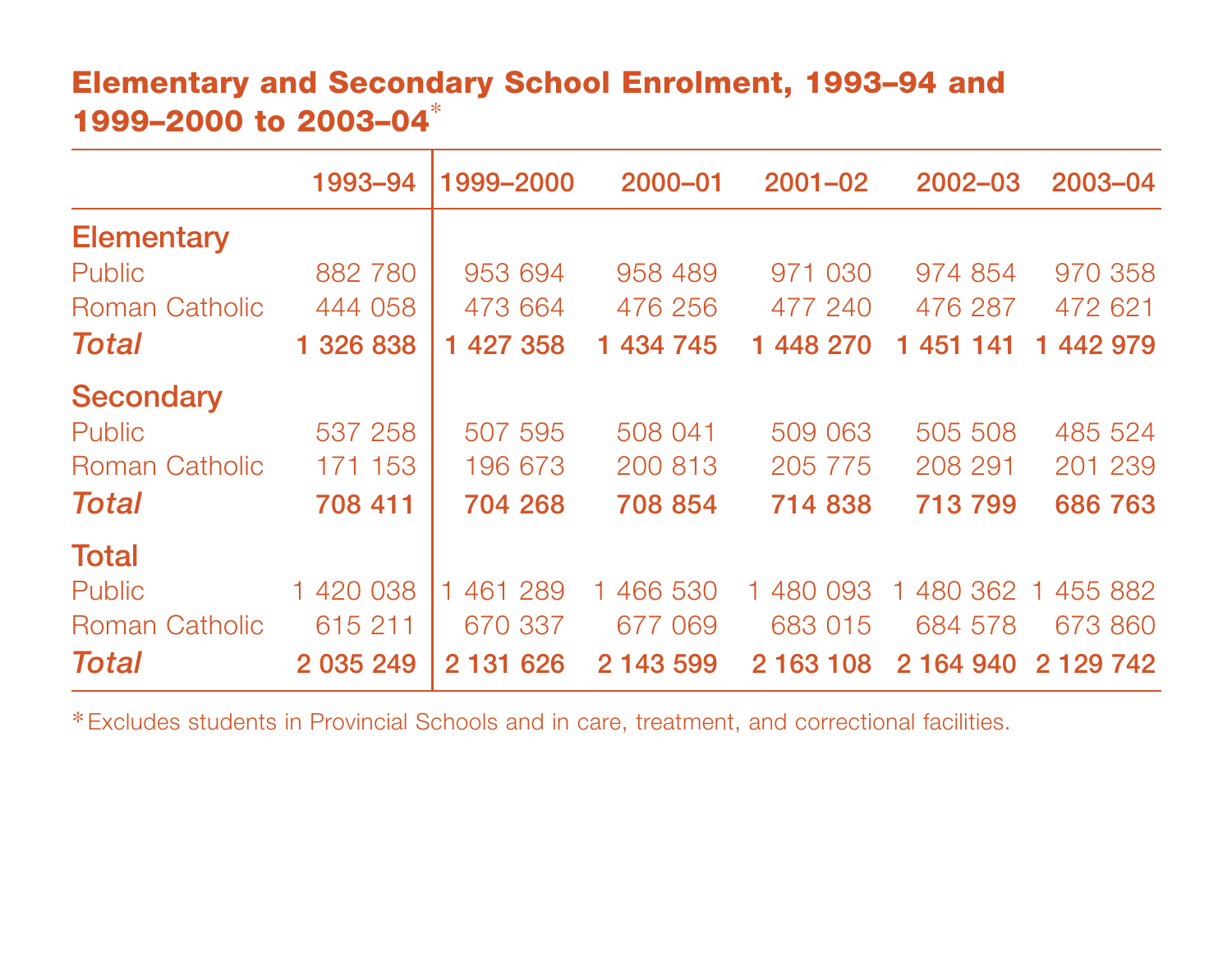#### **Enrolment in French-Language Units, 1993–94 and 1999–2000 to 2003–04**

|                         |                  | 1993-94 1999-2000* 2000-01** 2001-02 2002-03 2003-04 |                    |                  |                 |                  |
|-------------------------|------------------|------------------------------------------------------|--------------------|------------------|-----------------|------------------|
| Elementary<br>Secondary | 69 195<br>27 801 | 67 744<br>26 106                                     | 67 564<br>25 7 7 1 | 67 748<br>25 090 | 67445<br>24 906 | 67 172<br>22 966 |
| Total                   | 96 996           | 93 850                                               | 93 335             | 92 838           | 92 351          | 90 138           |

\*Data for this year have been revised to be comparable with those given for 2001–02. French enrolment in "mixed schools" has been excluded, as such schools have ceased to exist.

\*\*Data for 2000–01 have been revised to correct a school classification problem.

#### **Number of Private Schools, 1993–94 and 1999–2000 to 2003–04** \*

|                              | 1993-94 | 1999-2000 | $2000 - 01$ | $2001 - 02$ | $2002 - 03$ | 2003-04 |
|------------------------------|---------|-----------|-------------|-------------|-------------|---------|
| Elementary                   | 331     | 436       | 453         | 466         | 487         | 477     |
| Secondary                    | 53      | 75        | 80          | 87          | 106         | 137     |
| Combined**                   | 158     | 211       | 210         | 213         | 222         | 214     |
| <b>Total</b>                 | 542     | 722       | 743         | 766         | 815         | 828     |
| Included above:              |         |           |             |             |             |         |
| <b>First Nations schools</b> |         | 31        | 30          | 27          | 28          | 29      |
| Overseas schools             |         |           | 13          | 13          | 18          | 18      |

\*Includes First Nations and overseas secondary and combined schools. Elementary-level First Nations and overseas schools do not report to the ministry.

\*\*"Combined schools" offer both elementary and secondary education.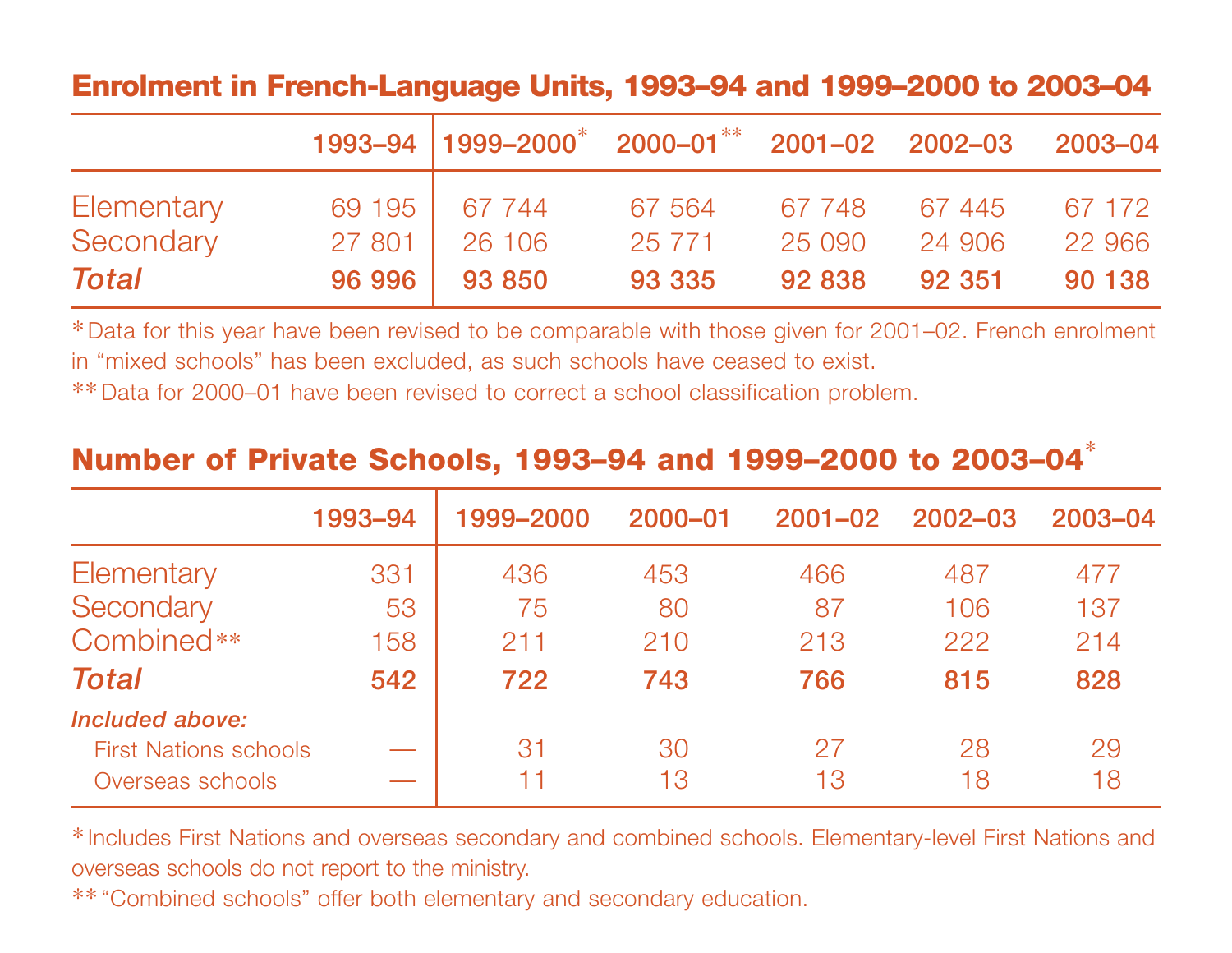## **Enrolment by Grade in Secondary Schools, 2003–04** \*

| Grade               | <b>Public Schools</b> | Roman<br><b>Catholic Schools</b> | <b>Total</b> |
|---------------------|-----------------------|----------------------------------|--------------|
| Pre-Grade 9         | 2 4 9 0               | 392                              | 2 8 8 2      |
| Grade 9             | 112 682               | 49 599                           | 162 281      |
| Grade 10            | 112 057               | 47 766                           | 159 823      |
| Grade11             | 111 470               | 45 629                           | 157 099      |
| Grade 12            | 128 553               | 53 018                           | 181 571      |
| Grade 12 and OACs** | 11 899                | 3 4 9 4                          | 15 393       |
| Age $21+$           | 6 3 7 3               | 1 341                            | 7 7 1 4      |
| <b>Total</b>        | 485 524               | 201 239                          | 686 763      |

\*Excludes students in Provincial Schools and in care, treatment, and correctional facilities.

\*\*Data represent students completing a diploma under the five-year curriculum.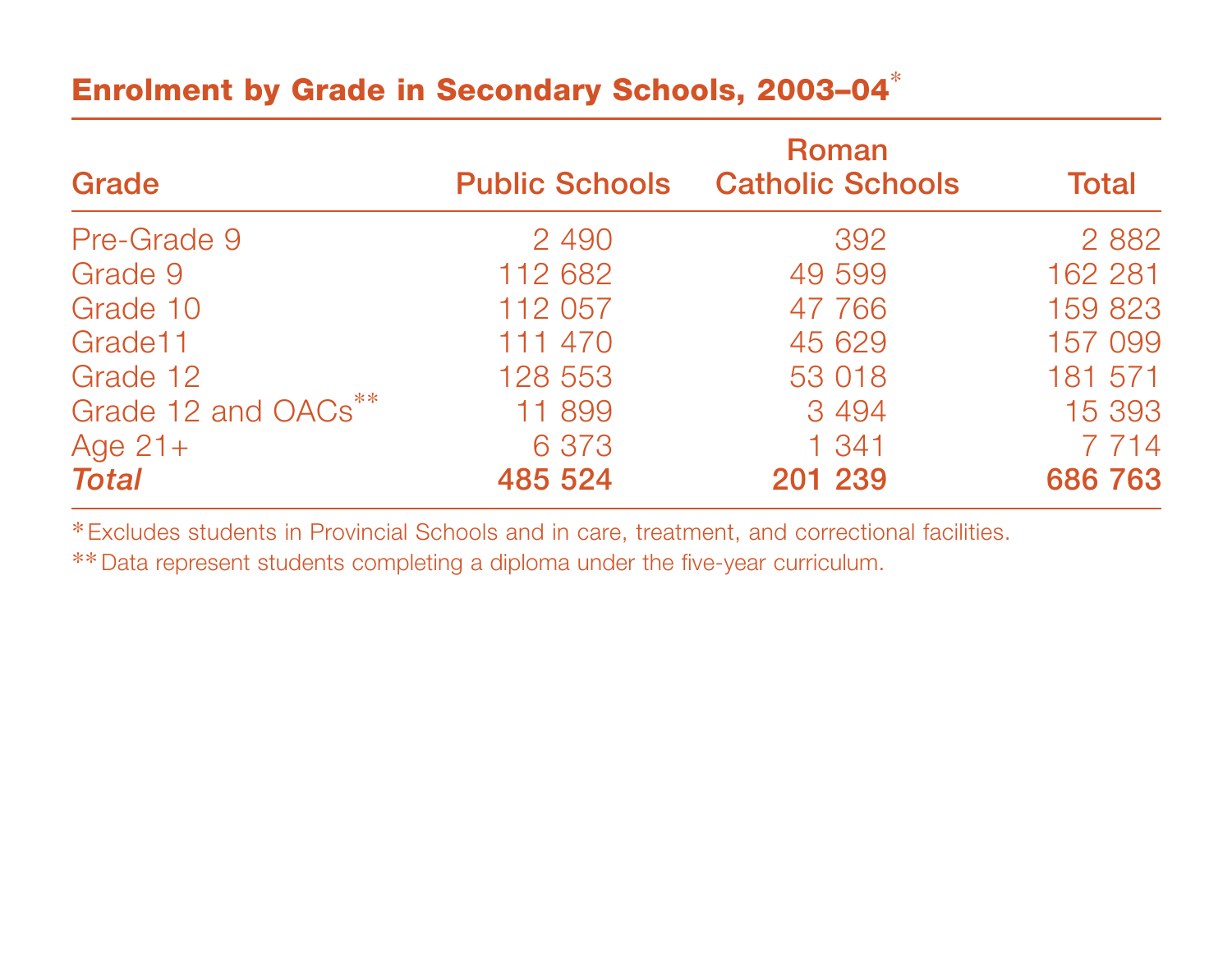#### **Teachers and Administrators in Schools – Full-Time Equivalent (FTE), 1999–2000 to 2003–04** \*

|                                    | 1999-2000 | $2000 - 01**$ | $2001 - 02$  | 2002-03                 | 2003-04  |
|------------------------------------|-----------|---------------|--------------|-------------------------|----------|
| <b>Positions Held - Elementary</b> |           |               |              |                         |          |
| Principals and vice-principals     | 5 450.24  | 5 396.24      | 5 361.60     | 5 319,00                | 5 281.84 |
| Percentage female                  | 56.2%     | 58.2%         | 59.4%        | 60.0%                   | 60.9%    |
| Department heads                   | 441.16    | 393.84        | 360.72       | 312.00                  | 284.76   |
| Percentage female                  | 70.0%     | 69.9%         | 69.4%        | 66.8%                   | 70.8%    |
| Classroom and other teachers       | 68 837.72 | 686.24<br>70  | 324.76<br>70 | 821.96 70<br>70         | 989.64   |
| Percentage female                  | 79.4%     | 79.5%         | 80.0%        | 80.1%                   | 80.3%    |
| <b>Positions Held - Secondary</b>  |           |               |              |                         |          |
| Principals and vice-principals     | 1 859.52  | 1 877.12      | 1 892.16     | 1 903.68                | 1 887.72 |
| Percentage female                  | 40.6%     | 42.7%         | 43.1%        | 44.4%                   | 44.2%    |
| Department heads                   | 7 686.92  | 7 316.32      | 7412.08      | 888.72<br>$\mathcal{T}$ | 7 128.48 |
| Percentage female                  | 44.8%     | 45.5%         | 46.4%        | 47.8%                   | 47.0%    |
| Classroom and other teachers       | 34 062.64 | 34 614.80     | 477.44<br>34 | 156,92 33<br>34         | 832.80   |
| Percentage female                  | 51.7%     | 52.7%         | 53.0%        | 53.3%                   | 53.8%    |

\*Data represent the computed FTE of active full- and part-time teachers and administrators *excluding those on leave* rather than headcounts of *only* full-time staff *including those on leave*. Data from 1999–2000 have been recalculated on an FTE basis to be comparable with later data. Data exclude teachers and administrators in Provincial Schools and care, treatment, and correctional facilities. \*\*Data have been updated since their original publication.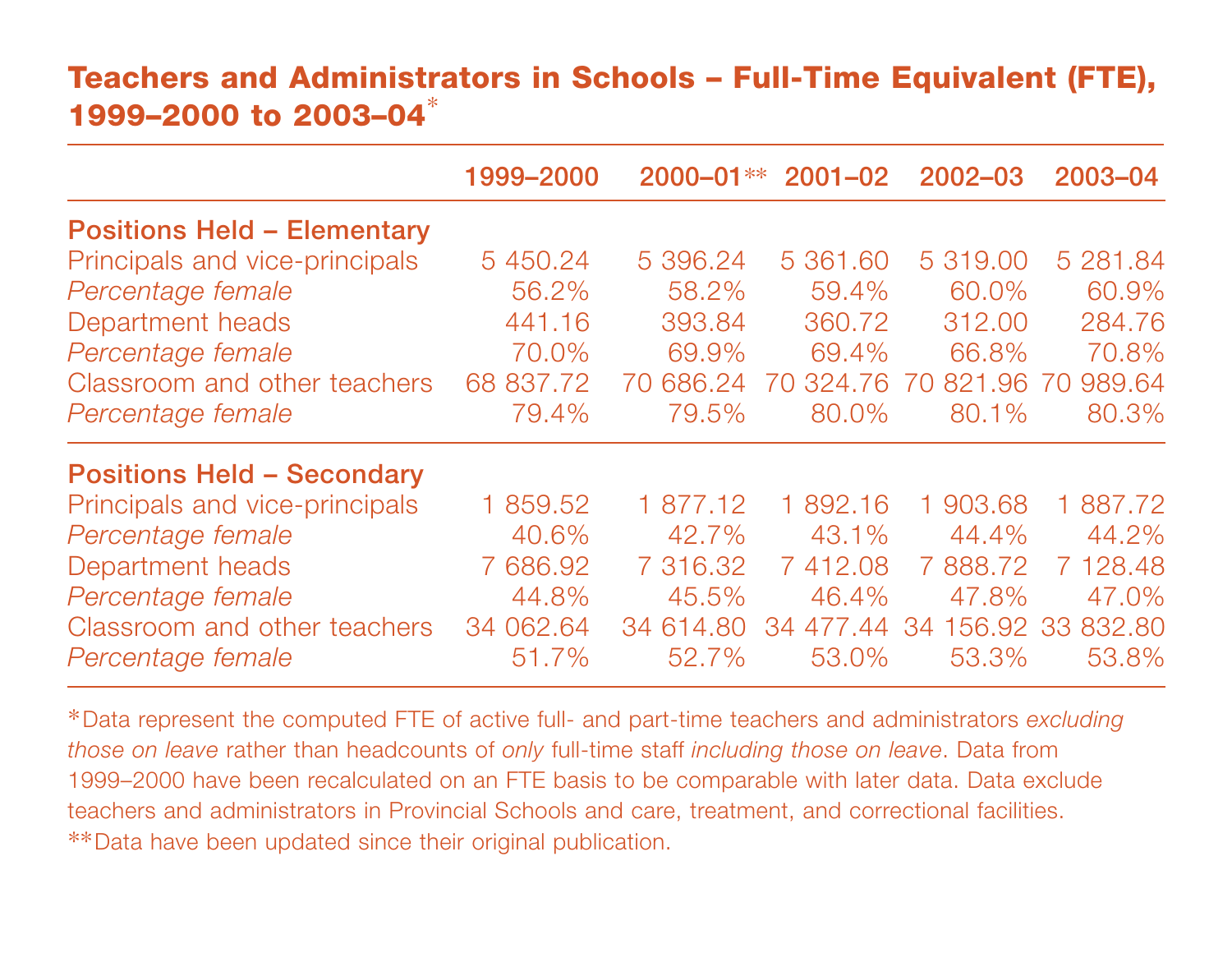## **Private School Enrolment, 1993–94 and 1999–2000 to 2003–04** \*

|                         | 1993-94 | 1999-2000 | 2000-01 | $2001 - 02$ | 2002-03             | 2003-04 |
|-------------------------|---------|-----------|---------|-------------|---------------------|---------|
| <b>Male Enrolment</b>   |         |           |         |             |                     |         |
| Elementary              | 19 665  | 25 211    | 26 492  | 26 726      | 27 643              | 26 814  |
| Secondary               | 4 5 1 3 | 5 5 8 4   | 6 2 4 8 | 6 6 2 6     | 8 2 8 6             | 10 650  |
| Combined**              | 15 034  | 22 931    | 24 307  | 25 091      | 27 233              | 23 901  |
| Total                   | 39 21 2 | 53 726    | 57 047  | 58 443      | 63 162 <sup>†</sup> | 61 365  |
| <b>Female Enrolment</b> |         |           |         |             |                     |         |
| Elementary              | 18 0 21 | 23 283    | 24 671  | 25 192      | 25 7 7 0            | 24 992  |
| Secondary               | 3 5 5 5 | 5 4 6 6   | 6 1 2 9 | 6 2 1 1     | 7 603               | 9 661   |
| Combined**              | 14 062  | 20 495    | 22 057  | 22 807      | 24 912              | 22 213  |
| Total                   | 35 638  | 49 244    | 52 857  | 54 210      | 58 285              | 56 866  |
| <b>Total Enrolment</b>  |         |           |         |             |                     |         |
| Elementary              | 37 686  | 48 494    | 51 163  | 51 918      | 53 413              | 51 806  |
| Secondary               | 8 0 68  | 11 050    | 12 377  | 12 837      | 15 889              | 20 311  |
| Combined**              | 29 096  | 43 4 26   | 46 364  | 47 898      | 52 145              | 46 114  |
| Total                   | 74 850  | 102 970   | 109 904 | 112 653     | 121 447             | 118 231 |

\*Includes enrolment at First Nations and overseas secondary and combined schools. Elementary-level First Nations and overseas schools do not report to the ministry.

\*\*"Combined schools" offer both elementary and secondary education.

†Data have been updated since their original publication.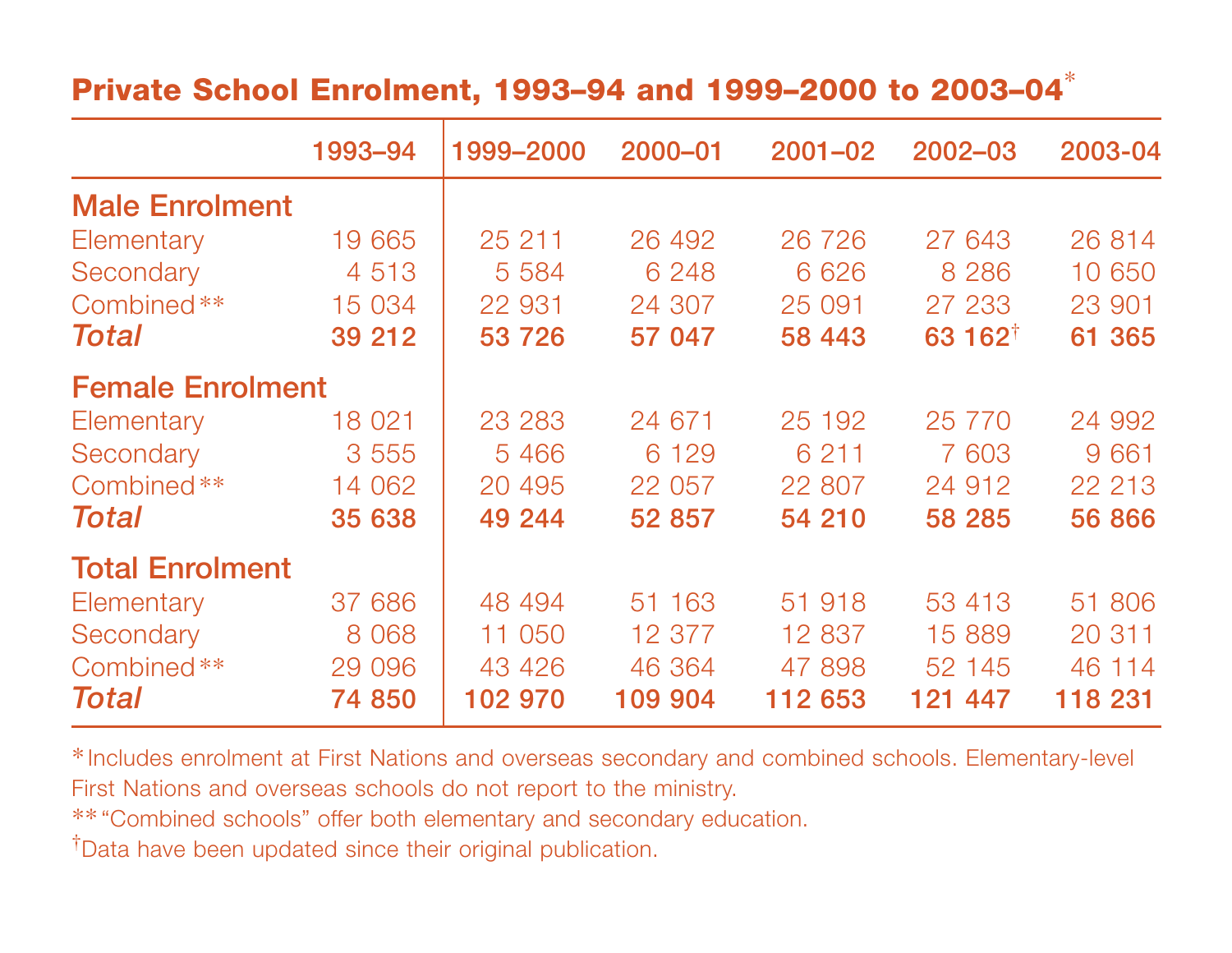## **Enrolment in French as a Second Language, 2003–04**

|                                 | Core<br>Program | <b>Extended</b><br>Program | <b>Immersion</b><br>Program | <b>Total</b> |
|---------------------------------|-----------------|----------------------------|-----------------------------|--------------|
| <b>Elementary</b>               |                 |                            |                             |              |
| Public                          | 506 311         | 6 30 6                     | 72 663                      | 585 280      |
| <b>Roman Catholic</b>           | 261 145         | 19 460                     | 25 706                      | 306 311      |
| <b>Total</b>                    | 767 456         | 25 7 66                    | 98 369                      | 891 591      |
| <b>Secondary</b>                |                 |                            |                             |              |
| <b>Public</b>                   | 68 966          | 5 2 6 5                    | 12 410                      | 86 641       |
| <b>Roman Catholic</b>           | 24 829          | 2 689                      | 4 0 1 3                     | 31 531       |
| <b>Total</b>                    | 93 795          | 7954                       | 16 4 23                     | 118 172      |
| <b>Elementary and Secondary</b> |                 |                            |                             |              |
| Public                          | 575 277         | 11 571                     | 85 073                      | 671 921      |
| <b>Roman Catholic</b>           | 285 974         | 22 149                     | 29 719                      | 337 842      |
| <b>Total</b>                    | 861 251         | 33 720                     | 114 792                     | 1 009 763    |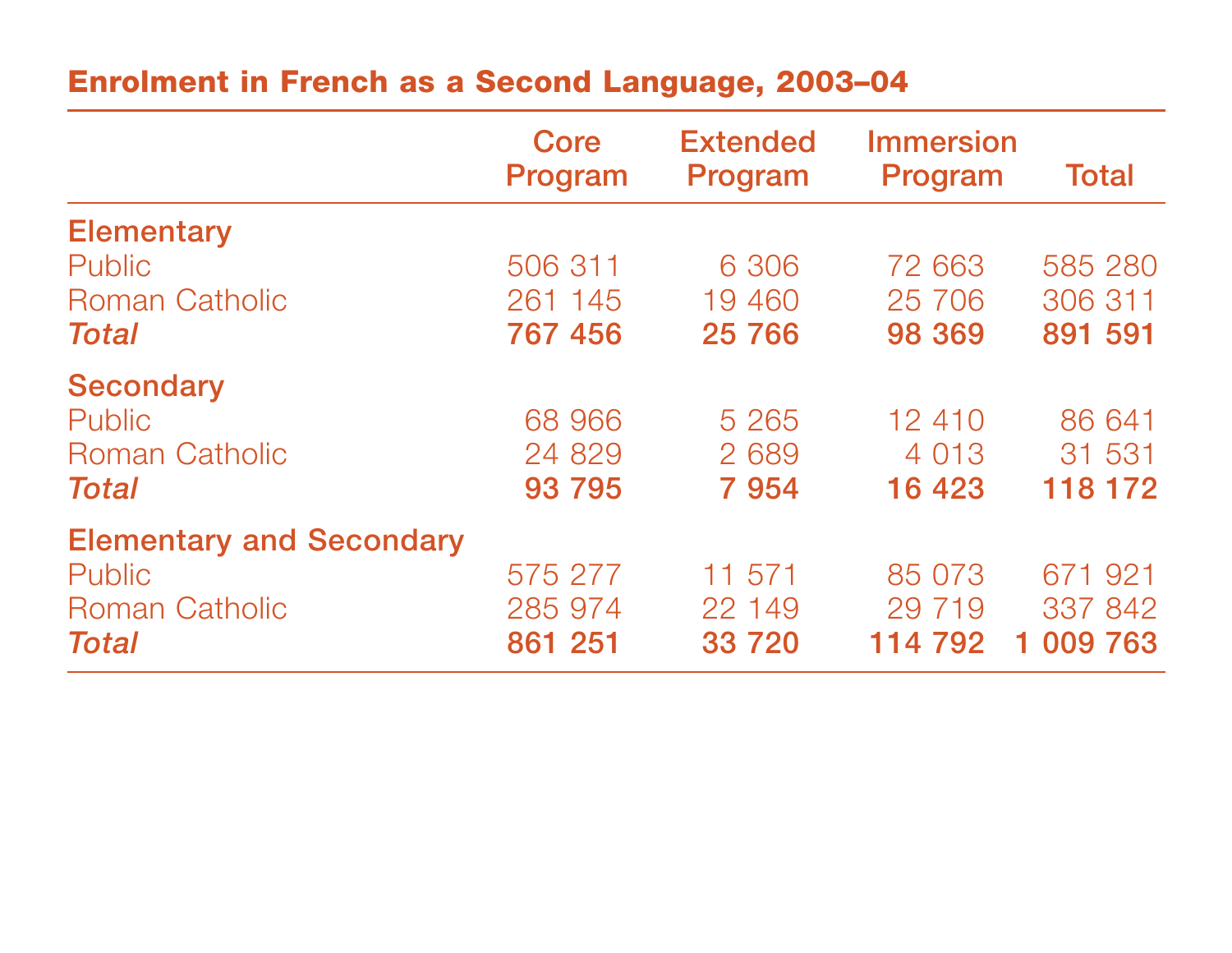#### **Adults in Secondary Day School, 1993–94 and 1999–2000 to 2003–04**

|              | 1993-94 | 1999-2000 | 2000-01 | $2001 - 02$ | 2002-03 | 2003-04  |
|--------------|---------|-----------|---------|-------------|---------|----------|
| <b>Male</b>  |         |           |         |             |         |          |
| $19 - 21$    | 33 819  | 18 7 8 7  | 16 549  | 15 879      | 14 702  | 13 914   |
| 22 and over  | 18 264  | 2 7 1 9   | 2 4 0 4 | 2 5 3 2     | 2 4 8 8 | 2 1 1 2  |
| <b>Total</b> | 52 083  | 21 506    | 18 953  | 18 411      | 17 190  | 16 026   |
| $\%$ *       | 7.3%    | 3.1%      | 2.7%    | 2.6%        | 2.4%    | 2.3%     |
| Female       |         |           |         |             |         |          |
| $19 - 21$    | 20 986  | 12 045    | 10 722  | 10 309      | 9892    | 9 4 4 5  |
| 22 and over  | 28 616  | 5 9 8 1   | 5 5 3 8 | 4 8 6 9     | 5 0 4 9 | 4 3 2 1  |
| <b>Total</b> | 49 602  | 18 026    | 16 260  | 15 178      | 14 941  | 13766    |
| $\%$ *       | 7.0%    | 2.6%      | 2.3%    | 2.1%        | 2.1%    | 2.0%     |
| <b>Total</b> |         |           |         |             |         |          |
| $19 - 21$    | 54 805  | 30 832    | 27 271  | 26 188      | 24 594  | 23 359   |
| 22 and over  | 46 880  | 8 700     | 7942    | 7 401       | 7 5 3 7 | 6 4 3 3  |
| <b>Total</b> | 101 685 | 39 532    | 35 213  | 33 589      | 32 131  | 29 7 9 2 |
| $\%$ *       | 14.3%   | 5.6%      | 5.0%    | 4.7%        | 4.5%    | 4.3%     |

\*Percentage of total secondary school enrolment.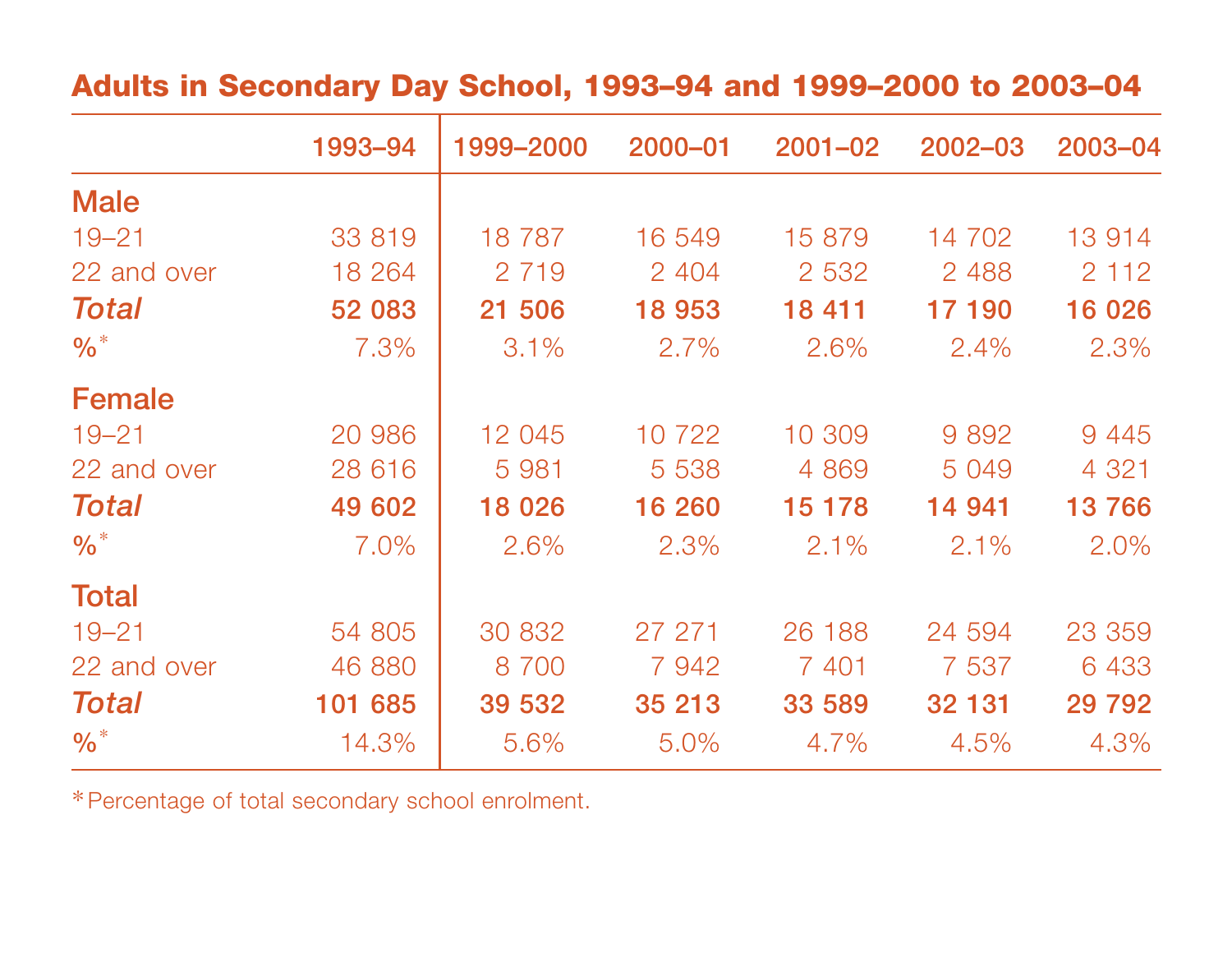## **Continuing Education Provided by School Boards, 2002–03** \*

|                                   | <b>English</b> | <b>French</b> | <b>Total</b> |
|-----------------------------------|----------------|---------------|--------------|
| Secondary school credit           | 277 219        | 14 325        | 291 544      |
| Correspondence or self study      | 38 718         | 5 502         | 44 220       |
| Adult basic literacy and numeracy | 14 345         | 192           | 14 537       |
| English or French as a second     |                |               |              |
| language for adults**             | 226 510        | 2 671         | 229 181      |
| Native as a second language       |                |               |              |
| for adults <sup>**</sup>          | 61             |               | 61           |
| Citizenship and official national |                |               |              |
| languages                         | 8 5 7 0        | $\bigcup$     | 8 5 7 0      |
| Non-credit/general interest**     | 71 667         | 33            | 71 700       |
| <b>Total</b>                      | 637 090        | 22 7 23       | 659 813      |

\*Information is reported to the ministry after the completion of the school year (e.g., 2002–03 data are reported in 2003–04). The reporting year runs from September 1 to August 31. Figures include summer enrolments.

\*\*Titles of categories have been clarified, but data are comparable to those published in previous years.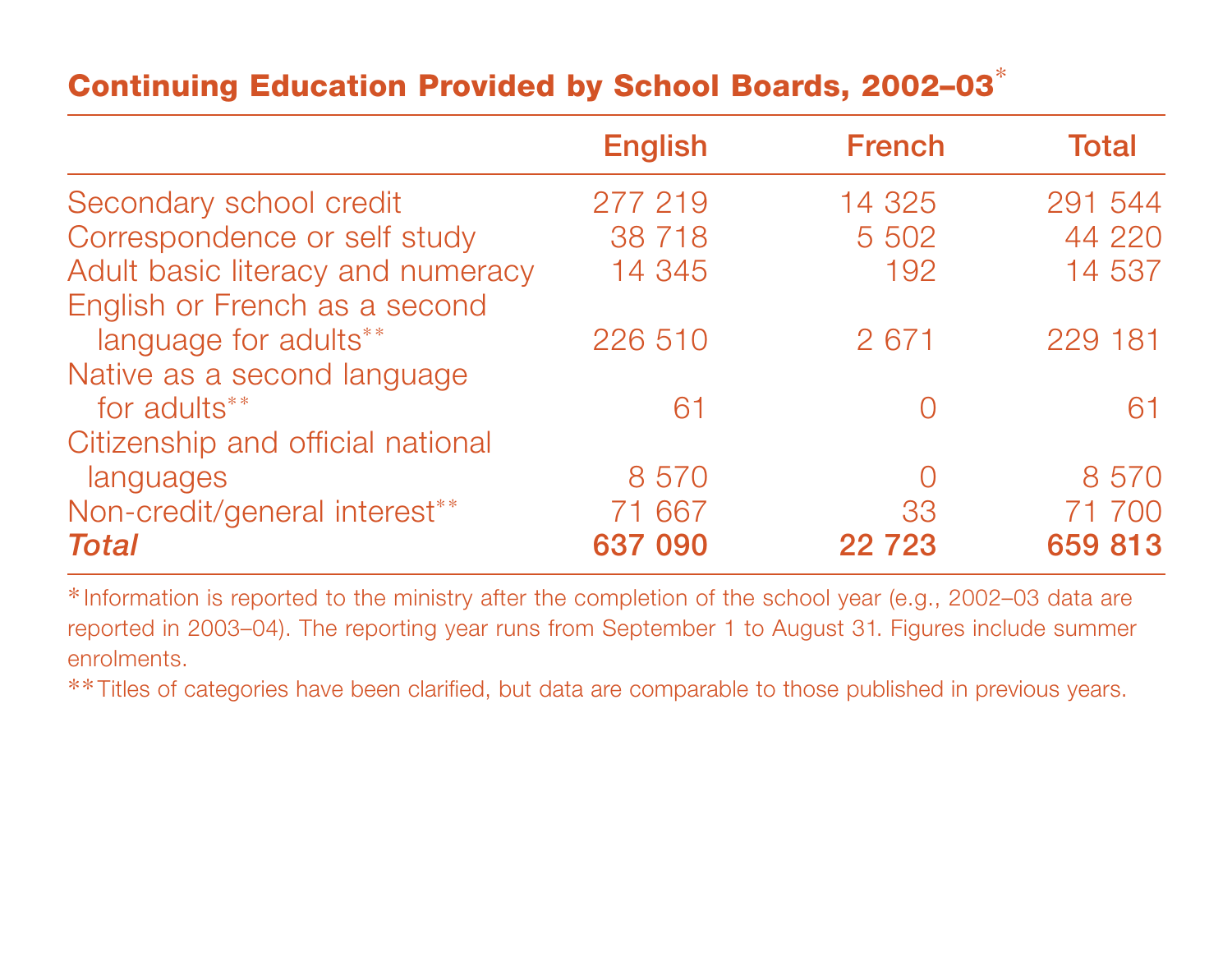## **Continuing Education Provided by School Boards, 1998–99 to 2002–03** \*

|                                           | 1998–99 | 1999-2000** | 2000-01  | $2001 - 02$ | 2002-03 |
|-------------------------------------------|---------|-------------|----------|-------------|---------|
| Secondary school credit                   | 261 040 | 193 287     | 248 434  | 293 894     | 291 544 |
| Correspondence or                         |         |             |          |             |         |
| self-study                                | 46 695  | 42 312      | 39 663   | 53 062      | 44 220  |
| Adult basic literacy                      |         |             |          |             |         |
| and numeracy                              | 17 542  | 10 644      | 13 7 5 3 | 11 708      | 14 537  |
| English or French as a<br>second language |         |             |          |             |         |
| for adults <sup>†</sup>                   | 189 168 | 120 736     | 174 739  | 229 009     | 229 181 |
| Native as a second                        |         |             |          |             |         |
| language for adults <sup>†</sup>          | 209     | 1 482       | 49       | 40          | 61      |
| Citizenship and official                  |         |             |          |             |         |
| national languages                        | 18 776  | 8 1 4 3     | 5 0 0 7  | 8 0 7 0     | 8 5 7 0 |
| Non-credit/general interest <sup>†</sup>  | 175 734 | 83 456      | 78 522   | 75 300      | 71 700  |
| <b>Total</b>                              | 709 164 | 460 060     | 560 167  | 671 083     | 659 813 |

\*Information is reported to the ministry after the completion of the school year (e.g., 2002–03 data are reported in 2003–04). The reporting year runs from September 1 to August 31. Figures include summer enrolments.

\*\*Data for 1999–2000 do not include figures from the Toronto District School Board (TDSB), which were not available. The TDSB reported a total of approximately 198 000 students in 1998–99 and 122 000 students in 2000–01.

†Titles of categories have been clarified, but data are comparable to those published in previous years.